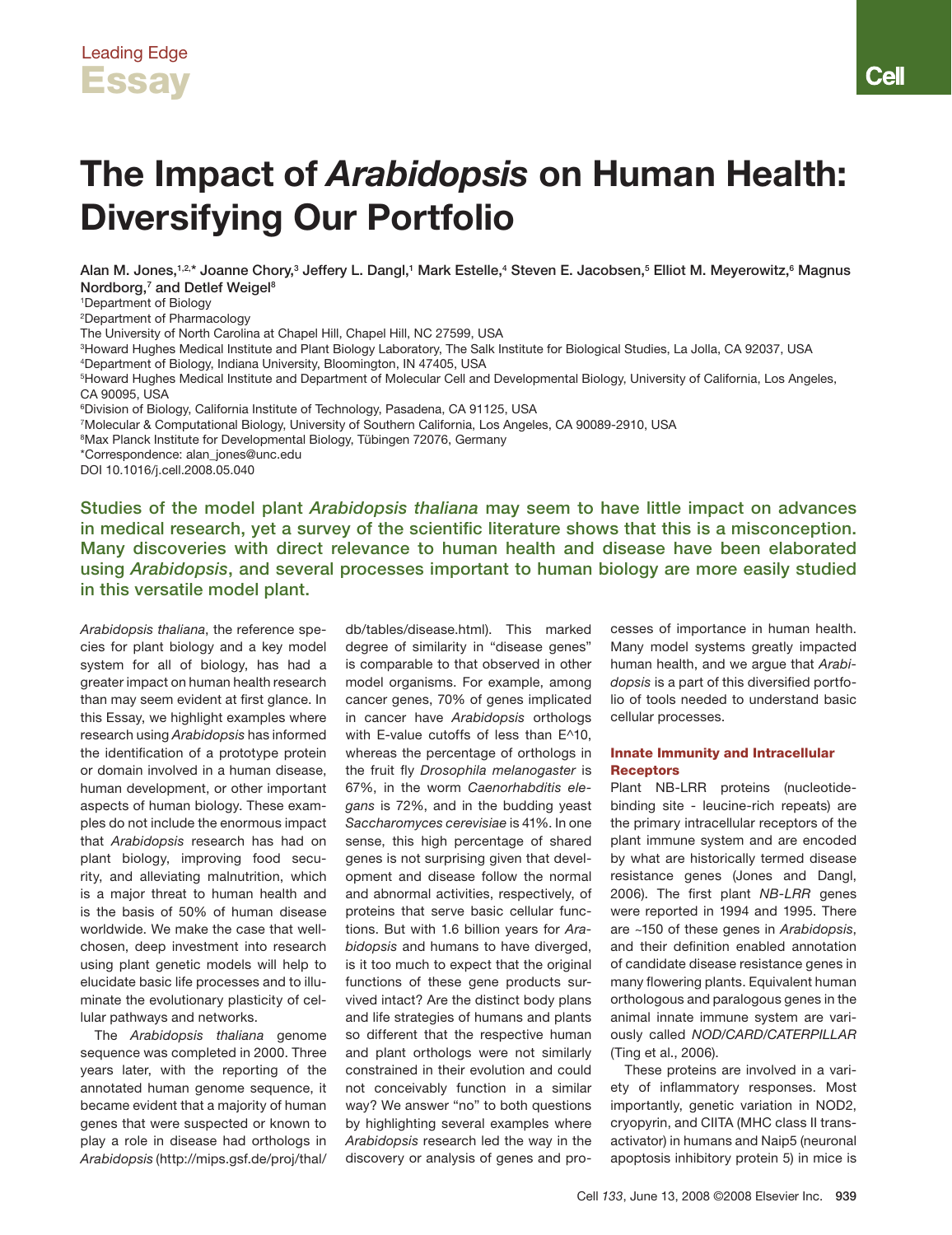associated with inflammatory disease or increased susceptibility to bacterial infections as well as cold-induced autoinflammatory syndrome and Mediterranean fever. Mammalian NOD proteins may be cytosolic sensors for the induction of apoptosis, as well as for innate recognition of microorganisms and for regulation of inflammatory responses. The first human *NOD* gene, *CIITA*, was isolated in 2000 (Ting et al., 2006), and the connection was made to the *NB-LRR* plant disease resistance genes. *NOD2* was the first candidate gene cloned for Crohn's disease, a severe inflammatory disorder of the small intestine (Hugot et al., 2001). This candidate gene was identified by virtue of its homology with the plant NB-LRR proteins.

The plant NB-LRR proteins are associated with molecular chaperones that may be required to "hold and mold" them in a signal-competent manner. The involvement of the cytosolic HSP90 and SGT1 chaperone proteins in the immune response was first defined in plants, along with the plant-specific RAR1 protein, which is structurally related to animal p24 (Jones and Dangl, 2006). Animal orthologs of cytosolic HSP90 and SGT1 were subsequently shown to control NOD/CATERPILLAR function in animal innate immunity (da Silva Correia et al., 2007; Mayor et al., 2007). The NB-LRR and the NOD/CARD/CATERPILLAR proteins exist in a complex functional relationship with the Toll-like receptors (TLRs), which are pattern recognition receptors involved in detection of microbial pathogens. A distinct set of extracellular pattern recognition receptors operates in the plant innate immune system. These carry extracellular leucine-rich repeats but use cytosolic serine-threonine kinase signaling domains instead of Toll/interleukin-1 receptor (TIR) domains. Several of these act like animal TLRs to recognize pathogen-associated molecular patterns (Zipfel et al., 2006).

#### Light Signaling, Protein Degradation, and Cancer

Plants exhibit considerable phenotypic plasticity as most plant organs do not arise until after the seed germinates, allowing organ size, shape, and physiology to be optimized to the local environment throughout their development. Because they are sessile and photosynthetic, plants are especially attuned to their light environment. Light influences every developmental transition from seed germination to flowering, with particularly dramatic effects on the morphogenesis of seedlings. Light signals do not act autonomously but are integrated with seasonal and diurnal changes in temperature, as well as with intrinsic developmental programs to specify correct spatial and temporal regulation of gene expression, organelle development, and cellular differentiation. The diverse responses that plants have to light provide a unique model system for understanding phenotypic plasticity. As a result, the study of light signaling in plants has not only provided insight into plant growth and development but also has led to the discovery of conserved proteins that regulate transcription, tumorigenesis, and lipid metabolism in metazoans (Yi and Deng, 2005).

Almost 20 years ago, mutant screens for dark-grown seedlings that resemble light-grown plants led to the discovery of a handful of genes, called *DET*, *COP*, and *FUS*, which based on genetic experiments encode regulatory proteins that act downstream of multiple photoreceptors (Chory et al., 1989). Many of these genes were cloned by the early 1990s, and biochemical studies revealed that most of these proteins played a role in targeted protein turnover. These proteins were found to be either part of an evolutionarily conserved protein complex of eight subunits (CSN1-8), called the COP9 signalosome after its prototype subunit COP9, or part of an E3 ligase called the CDD complex (COP10, DET1, DDB1) characterized in both plants and animals (Wei and Deng, 2003; Yi and Deng, 2005). The CDD complex is now the most recently characterized E3 ligase and functions in the light-regulated development of plants. The best characterized activity of the CSN is its ability to cleave and remove the ubiquitin-like protein, Nedd8, from cullin ubiquitin ligase subunits (a process called denedyllation). Neddylation is another process that was elucidated first in *Arabidopsis* (see below).

The discovery of light signaling pathway components in plants, such as the COP1 E3 ligase, the COP9 signalosome, and DET1, boosted our understanding of the effects on gene expression of the mammalian p53 tumor suppressor (Dornan et al., 2004) and the transcription factors CREB (Qi et al., 2006) and c-JUN (Wertz et al., 2004). Understanding of these plant molecules also shed light on T cell homeostasis (Menon et al., 2007) and on fatty-acid synthetic enzymes in lipid metabolism in animals (Qi et al., 2006). Detailed biochemical studies of the plant proteins revealed how turnover of the mammalian factors is regulated. Considerable work in plants elucidated the function of the COP9 signalosome and COP1, which facilitated research on these proteins in animal cells. Thus, studying light signaling in plants enabled new avenues of inquiry relevant to mammalian tumorigenesis, DNA damage, and lipid metabolism.

# Cryptochromes and the Circadian Clock

After years searching for a blue-light photoreceptor in plants, Ahmad and Cashmore (1993) identified a gene that, upon careful scrutiny, encoded a protein that fit the bill. The name cryptochrome (CRY1) was given because many of the blue-light responses that were used historically as diagnostics were found in cryptogams, an old term describing nonflowering plants like ferns, mosses, and algae. Cryptochromes modulate developmental processes, such as flowering, that are under control of the photoperiod. Many other blue-light responses in plants are regulated by another family of blue-light photoreceptors called phytotropins. *Arabidopsis* has two cryptochromes, CRY1 and CRY2, prototypes among members of the larger class found in eukaryotes, which evolved from DNA photolyases. Most plant cryptochromes contain an amino-terminal photolyase-like domain and a carboxyterminal domain, which are important for trafficking of molecules between the nucleus and cytosol. The carboxy-terminal domain also forms protein-protein interfaces with other photoreceptors and with the protein degradation machinery (including COP1) to target specific transcription factors (Li and Yang, 2007).

Among the many developmental phenomena that involve plant cryptochromes is circadian rhythm. Mammalian CRY homologs were cloned in 1998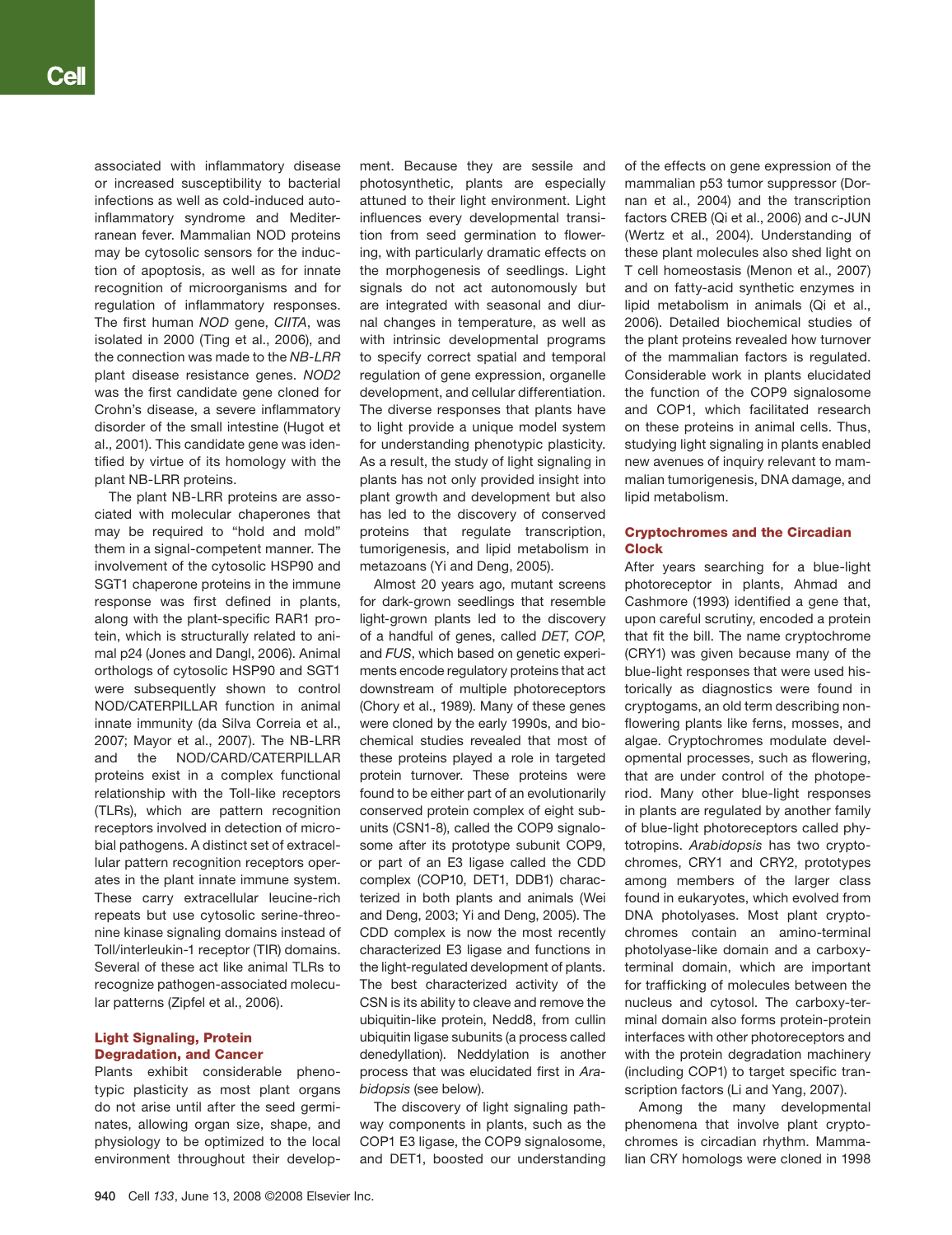by Aziz Sancar's group (Thresher et al., 1998). Loss of either the mouse *CRY1* or *CRY2* gene confers altered (and opposite) free-running circadian periods. Loss of CRY2 attenuates the light induction of the *Per* gene, which encodes a component of the circadian clock (Thresher et al., 1998). CRY1 and CRY2 along with the proteins PER1 and PER2 form the core of the mammalian clock. CRY is targeted for degradation by an F box protein of an E3 ubiquitin ligase and mutations in this F box protein extend the circadian period in mice (Virshup and Forger, 2007). These contributions and other work using the *Drosophila CRY* and *Per* gene homologs led to the conclusion that cryptochromes entrain the circadian clock by interacting with some of the clock components.

It may not be surprising then that a number of diseases that depend on a functioning circadian clock are suspected to be caused by defects in the cryptochrome pathway. For example, altered circadian rhythm is associated with some cancers, although the jury is still out on whether the circadian defects are causative.

# AXR1, The Ubiquitin Cycle, and Alzheimer's Disease

Auxins are low molecular weight plant hormones that regulate virtually all aspects of plant development through effects on cell division, elongation, and differentiation. Genetic and biochemical studies in *Arabidopsis* showed that auxin regulates gene expression by promoting the ubiquitin-dependent degradation of transcriptional repressors called Aux/ IAA proteins (Parry and Estelle, 2006). Because the ubiquitin pathway is highly conserved among eukaryotes, several discoveries in auxin research had important implications for cellular regulation in animals. The first *Arabidopsis* protein shown to be required for an auxin response was AXR1 (Parry and Estelle, 2006). Working simultaneously in both *Arabidopsis* and yeast, researchers in the Estelle lab demonstrated that AXR1 is required for conjugation of a ubiquitinrelated protein called RUB1 onto CUL1, a subunit of a ubiquitin protein ligase (E3 type) called SCF (Parry and Estelle, 2006). Genetic studies in *Arabidopsis* indicate that RUB1 modification of CUL1 is essential for SCF activity. One such

E3 ligase, SCFTIR1, targets the Aux/IAAs for degradation (Kepinski, 2007). Subsequent studies in animal systems demonstrated that the animal ortholog of RUB1, Nedd8, is also required for SCF function and that the RUB1/Nedd8 conjugation pathway is conserved between plants and animals (Petroski and Deshaies, 2005). SCFs are involved in many aspects of cell growth in animals and are implicated in human diseases including cancer (Petroski and Deshaies, 2005). In addition, altered cullin neddylation is associated with Alzheimer's disease. For example, the human protein APP-AB1 binds to amyloid precursor protein (APP), the source of β-amyloid plaques that accumulate in the brains of patients with Alzheimer's disease (Chow et al., 1996). The significance of this interaction is not completely clear, but recent evidence in *Drosophila* suggests that APP binding to APP-AB1 reduces cullin neddylation, thus potentially altering the activity of many different SCFs (Chow et al., 1996; Kim et al., 2007a).

Given that activity of the ubiquitin pathway, and SCFs in particular, has such an important role in human disease, there has been extensive research on regulation of SCF-substrate interactions. For many SCFs, phosphorylation of the substrate is required for binding (Petroski and Deshaies, 2005). However, in the case of SCF<sup>TIR1</sup>, substrate recognition is governed by binding of auxin directly to the F box protein subunit of the SCF (Kepinski, 2007). In a sense, auxin may act like "molecular glue," stabilizing an interaction between these two proteins. Thus, work in *Arabidopsis* introduced an entirely new way of regulating protein-protein interactions. At this point it is not known if animals use this type of regulation, but given the conservation of fundamental biochemical processes, it certainly seems likely.

#### Argonautes and RNA Silencing

A variety of small regulatory RNAs including small-interfering RNAs (siR-NAs), microRNAs (miRNAs), transacting siRNAs (tasiRNAs), and Piwi-interacting RNAs (piRNAs) are major regulators of myriad processes in eukaryotic cells through silencing different classes of genes (Chapman and Carrington, 2007). For example, more than a third of human

protein-coding RNAs appear to be targets of different microRNAs. The Argonaute proteins, which serve as catalytic components of the RNA-induced silencing complex, are key regulators of these various RNA-silencing processes and interact directly with the relevant small RNA to help guide it to its target mRNA. Plant research has made a major impact on the field of RNA silencing. Some of the first descriptions of homology-dependent gene silencing phenomena, such as cosuppression and RNA-directed DNA methylation, and the discovery of siRNAs and of the enzyme Dicer were made in plants (Matzke et al., 2001). In addition, the first *Argonaute* gene was cloned from *Arabidopsis*.

The implications for Argonaute proteins and RNA silencing in human health and disease are immense. First and foremost, RNA interference (RNAi) may hold promise for treating a diverse array of human diseases including age-related macular degeneration, Alzheimer's disease, and arthritis (Kim and Rossi, 2007). RNAi is under development for downregulating viruses such as the hepatitis B virus, HIV, and respiratory syncytial virus, as well as oncogenes important in tumorigenesis. RNAi has proved invaluable for studying the loss of gene function in mammalian systems, speeding along basic research and allowing the rapid development of animal models in which disease genes are silenced by RNAi (Kim and Rossi, 2007). Finally, misregulation of microR-NAs is associated with a variety of clinically important diseases and cancers, and Argonaute proteins themselves have been linked to disorders such as fragile X syndrome and some forms of autoimmune disease.

#### DNA Methylation

Cytosine DNA methylation is an epigenetic mark for gene silencing that is important in many gene regulatory systems including genomic imprinting, X chromosome inactivation, and the silencing of transposons and other DNA sequences containing either direct or inverted repeats. Despite the importance of DNA methylation and decades of phenomenological descriptions of epigenetic regulatory systems (Chan et al., 2005; Goll and Bestor, 2005), genetic studies of the mechanisms regulating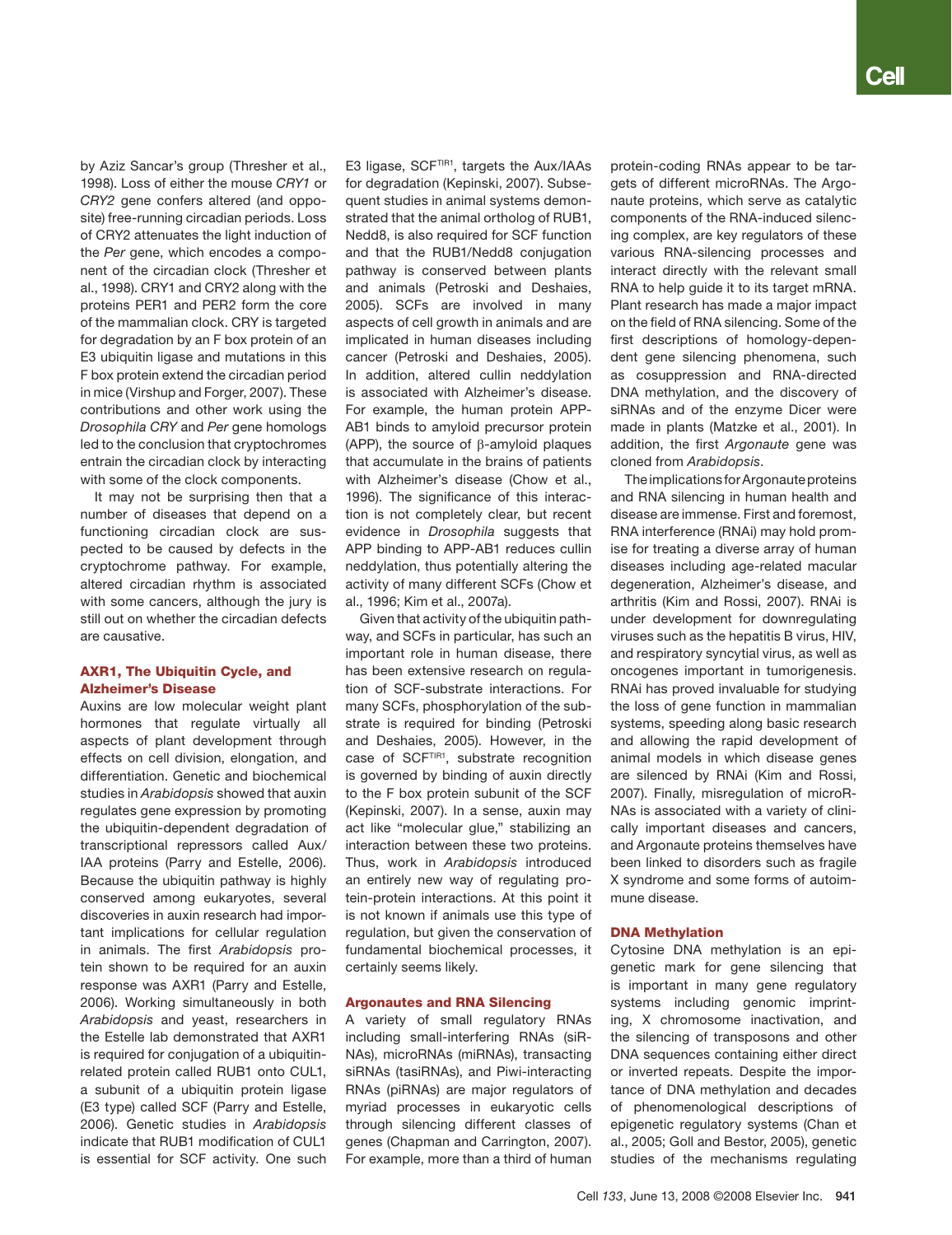DNA methylation are still underdeveloped. In part, this reflects the fact that although methylation is present in most eukaryotes, it was curiously lost in several well-studied model organisms such as baker's yeast and *C. elegans*. *Arabidopsis* is arguably one of the best organisms for genetic studies of DNA methylation because it has much in common with mammalian systems, having orthologs of the two major human DNA methyltransferases, Dnmt1 and Dnmt3. Furthermore, unlike the mouse where DNA methylation mutants are not viable, *Arabidopsis* tolerates mutations that virtually eliminate methylation, thus allowing detailed genetic analyses (Chan et al., 2005).

Several discoveries concerning DNA methylation were made first in *Arabidopsis* and were later translated to mammalian systems. For instance, the chromatin remodeling factor *DECREASE IN DNA METHYLATION 1* (*DDM1*) was first discovered in screens for *Arabidopsis* mutants with loss of centromeric methylation (Chan et al., 2005; Goll and Bestor, 2005). Only later was the mammalian ortholog LSH shown to have the same effect. A second example is the relationship between histone methylation and DNA methylation, which was initially described in fungi and *Arabidopsis* and only subsequently in mammalian systems (Chan et al., 2005; Goll and Bestor, 2005). A third example is the function of an accessory factor for Dnmt1, UHRF1. Its ortholog, VIM1/ORTH2 was first shown in plant systems to be required for the maintenance of CG DNA methylation. A key domain in this protein, the SRA domain, binds directly to methylated DNA, giving clues to its mechanism of action. These early findings paved the way for functional studies of mouse and human UHRF1 showing it to be a critical cofactor that binds to hemimethylated DNA and directly recruits the maintenance DNA methyltransferase Dnmt1 (Ooi and Bestor, 2008).

Evidence for a role of DNA methylation in human health and disease is overwhelming. Mutations in the human DNA methyltransferase gene *Dnmt3b* are the cause of ICF syndrome (immunodeficiency, centromeric instability, and facial anomalies), and mutations affecting the methyl DNA-binding domain protein MeCP2 cause Rett syndrome, a childhood neurodevelopmental disorder (Goll and Bestor, 2005). Furthermore, it is increasingly clear that epigenetic mutations, in the form of heritable hypermethylation or hypomethylation of particular tumor suppressor genes or oncogenes, are a major contributor to cancer (Jones and Baylin, 2007).

## Leucine-Rich Receptor Kinases, Ion Transport, and G Protein Signaling

Studies of *Arabidopsis* also changed the direction of mammalian research in other ways, even when the prototype gene for a particular function or process may have been observed first in another model system. For example, the finding of Shaker-like potassium channels in *Arabidopsis* (Rodriguez-Navarro and Rubio, 2006) advanced research into potassium fluxes in renal (Wang, 2004) and heart (Schwartz, 2005) disease. The discovery of nitrate transporters in *Arabidopsis* (Tsay et al., 1993) led to the identification of peptide transporters in yeast and mammals. Leucine-rich serine/threonine kinase receptors were first discovered in *Arabidopsis* (Chang et al., 1992). One member of the leucine-rich receptor kinase subfamily identified in humans, LRRK2, is genetically associated with Parkinson's disease (Mata et al., 2006).

Considering the maturity of the field of heterotrimeric G protein signaling, it is hard to imagine how another model system could make an impact, but breakthroughs in G protein research in *Arabidopsis* have done just that. No other multicellular model system has a G protein repertoire as simple as that of *Arabidopsis* (Temple and Jones, 2007). Plants and animals diverged from an ancestral cell 1.6 billion years ago, suggesting that much can be learned from studying the similarities and differences in their molecular properties (Johnston et al., 2007). Indeed, comparative genomic and proteomic studies have opened up new research avenues. An excellent example is the comparison of the proteomic profiles of *Arabidopsis* (which does not have centrioles) and the single-celled alga *Chlamydomonas* (which does), yielding several new basal body proteins in humans (Li et al., 2004).

#### Natural Genetic Variation

The main focus of human genetics is currently the role that heritable differences play in disease susceptibility and the response to drugs. For natural genetic variation, *Arabidopsis* is arguably the best model organism available. The species grows naturally under a wide range of environmental conditions throughout much of the Northern hemisphere. Because it is self-fertile, locally adapted lines collected from the wild are naturally inbred. This in turn enables repeated phenotyping of the same genotypes under diverse controlled conditions, making *Arabidopsis* extremely well suited for studying genotype-environment interactions, a problem of direct importance to the human genetics community.

Natural alleles that affect performance in the wild have been identified for many traits, a prominent example being the *FRIGIDA* gene controlling flowering (Johanson et al., 2000). An important question, which was central for designing human association mapping studies, is whether common genetic syndromes are caused by just a few high-frequency alleles or by many rare alleles. *Arabidopsis* provides examples of both—indeed, the *FRIGIDA* work nicely showed that common and rare alleles with the same phenotypic effect can be found at the same locus.

The self-fertilizing habit of *Arabidopsis* makes genome-wide association studies extremely cost effective. Unlike human case-control studies, it is possible to genotype once and then phenotype many times under a huge variety of conditions. *Arabidopsis* now has a larger genomic polymorphism database than any other nonhuman organism. For example, a 250,000 SNP-chip for genome-wide association studies is currently being used to genotype over 1,000 wild strains (Kim et al., 2007b) (http://walnut.usc.edu/2010). Given that the extent of linkage disequilibrium is comparable to that in humans, coverage of the genome is likely better for *Arabidopsis* because of its smaller genome. Similarly, filling in between the HapMap tag-SNPs will be much more straightforward, and efforts to accomplish this are under way. The genetic variation resource can be easily complemented by whole-genome epigenomic